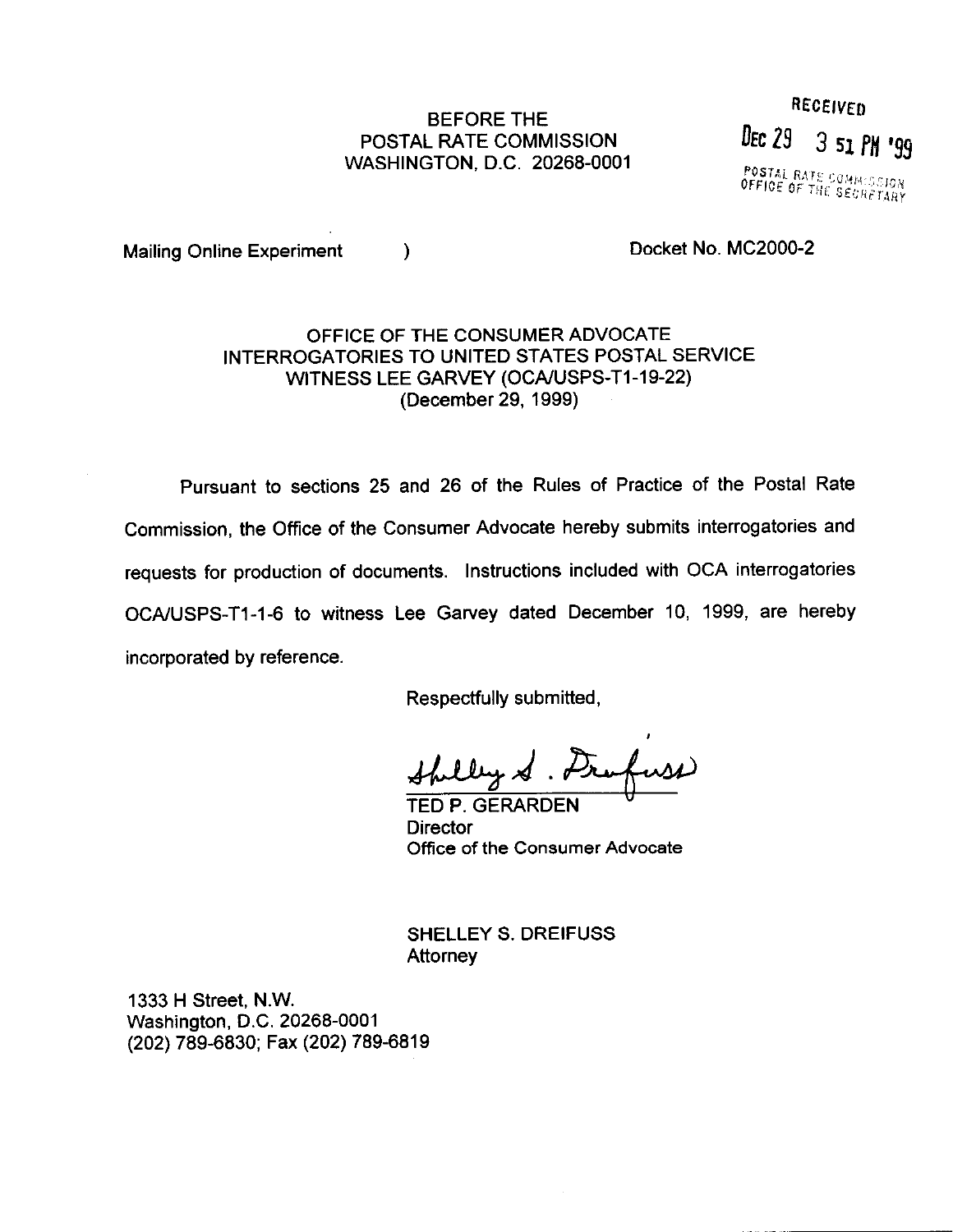OCAAJSPS-T-1-19. In Docket No. MC98-1, witness Rothschild responded to many

interrogatories about her survey in a similar vein, e.g.:

OCA/USPS-T-4-12. When conducted, this research was not designed as support for a Commission filing. A specific level of reliability was neither requested nor recommended, and no precise level of statistical reliability was calculated.

OCALJSPS-T-4-13. a. When conducted, this research was not designed as support for a Commission filing, but as business planning research. Our goal was to determine if there was "enough" volume to warrant further development, not what the total volume of NetPost would be. . . b. Again, let me reiterate that for business planning purposes, the objective was to determine if there was enough volume among the most likely users to warrant further evaluation of NetPost, not to estimate total volume. (Emphasis supplied)

OCAAJSPS-T-4-8. Did the sample design for the quantitative phase of the NetPost study produce a statistically significant sample?

Response: The initial (and primary) purpose for this research was to support business planning activities, not to be submitted as testimony before the Postal Rate Commission. Our goal, as stated in page w of the library reference, was to provide an indication of whether there was sufficient interest to justify further evaluation of NetPost. To that end, a probability sample was drawn, interviews conducted and standard errors produced to provide an estimate of the range of NetPost pieces that could be expected based upon the survey results.

Do these statements still reflect the intent and belief of the Postal Service with respect

to Ms. Rothschild's survey and its resulting volume estimates? If not, please provide an

update.

OCAAJSPS-T-1-20. Given the original purpose of the study as detailed in question OCAAJSPS-T-1-12 above, the fact that her survey asked about a Next Day service